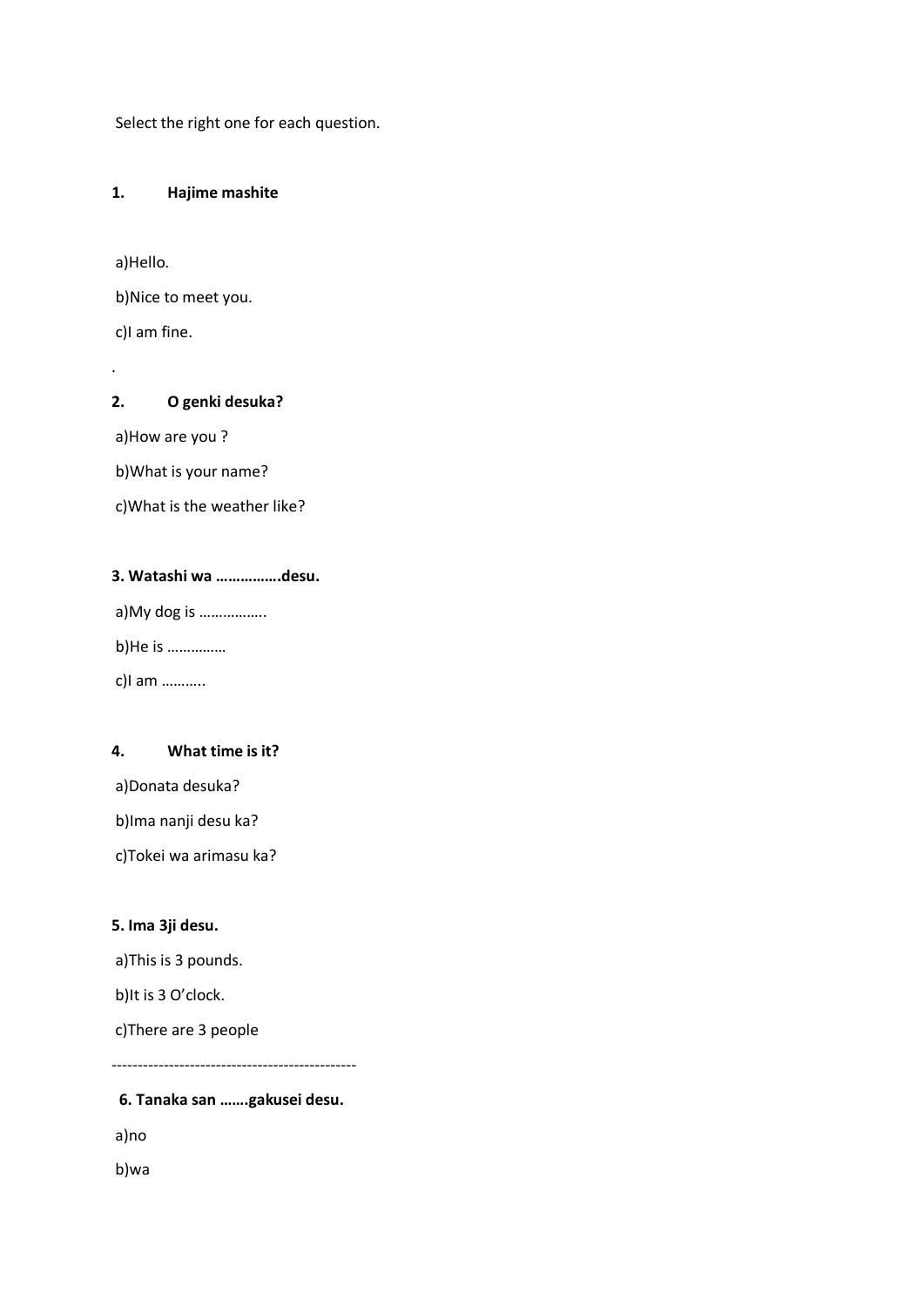c)o

d)ga

| 7. ABCMori desu. |  |
|------------------|--|
| a)ka             |  |
| b)ni             |  |
| c)o              |  |
| d)no             |  |
|                  |  |

| a)ni |  |  |  |
|------|--|--|--|
| b)ta |  |  |  |
| c)ga |  |  |  |
| d)ka |  |  |  |
|      |  |  |  |

**8. Donata desu……....** 

| 9. Haijmemashi, Yamada desu. |  |
|------------------------------|--|
| a)ga                         |  |
| b)te                         |  |
| c)no                         |  |
| d)wa                         |  |

|  |  |  |  |  | 10. Hayashi san wa Nihondesu. |
|--|--|--|--|--|-------------------------------|
|--|--|--|--|--|-------------------------------|

- a) nin
- b) hito
- c) jin
- d) ri

# **11. Yamada san wa ginkō………. desu.**

- a) nin
- b) ga
- c) in
- d) nin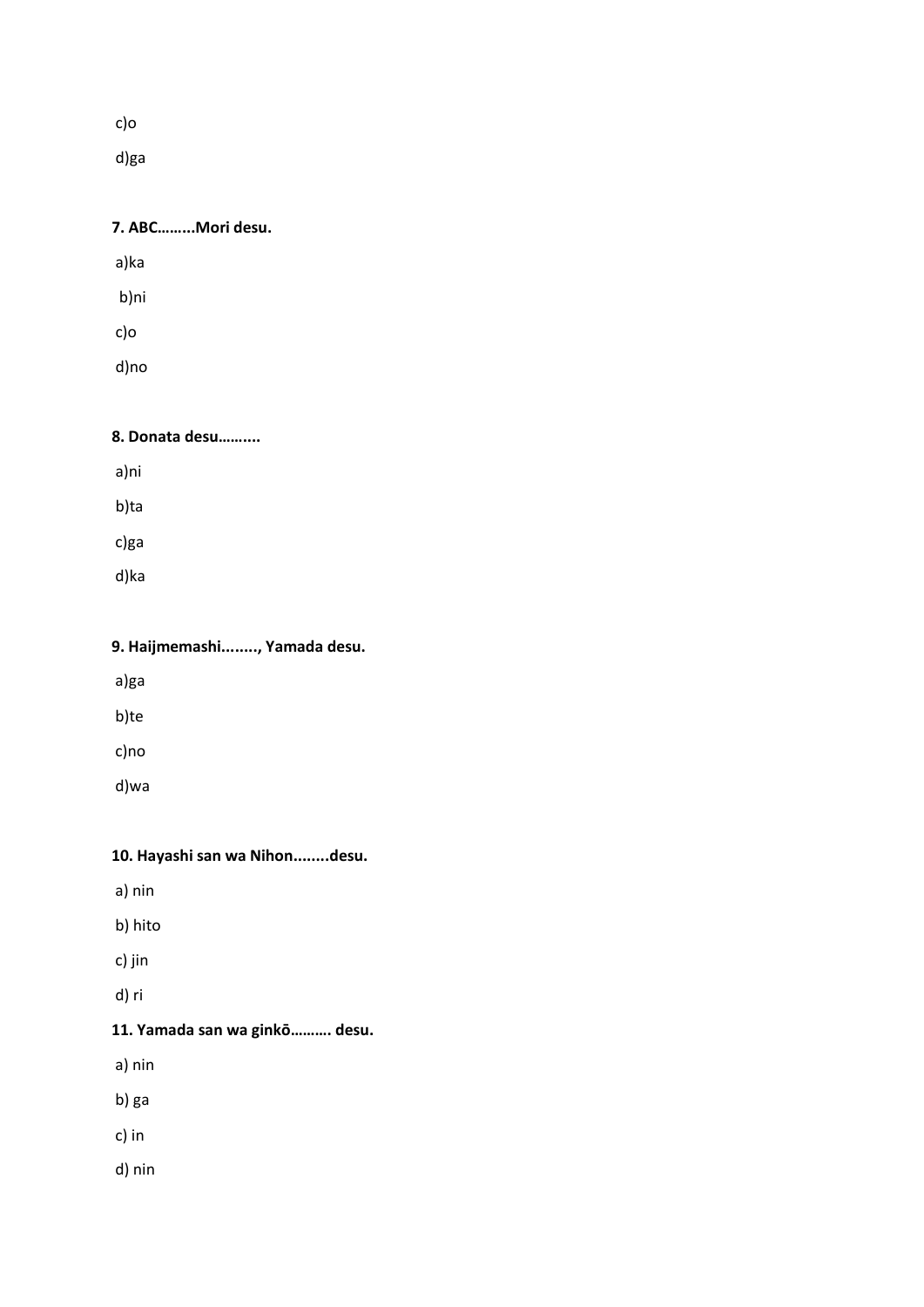#### **12. Mori san wa sensei ……... wa arimasen.**

a)ni

b)ga

c)de

d)to

#### **13. Ueda san wa Chūgokujin desu ……….? Nihonjin desu ……...? (both have the same answer)**

- a) to
- b) wa

c) de

d )ka

I don't know

## **14. Oshigoto wa………desu ka.**

- a) Donata
- b) nan
- c) doko
- d) itsu

### **15. Kore wa……..no hon desu ka.**

- a) nanji
- b) itsu
- c) nande
- d) dare

## **16. Are wa ……….. no Tokei desu.**

- a) Dare
- b) koko
- c) Nihon
- d) Hon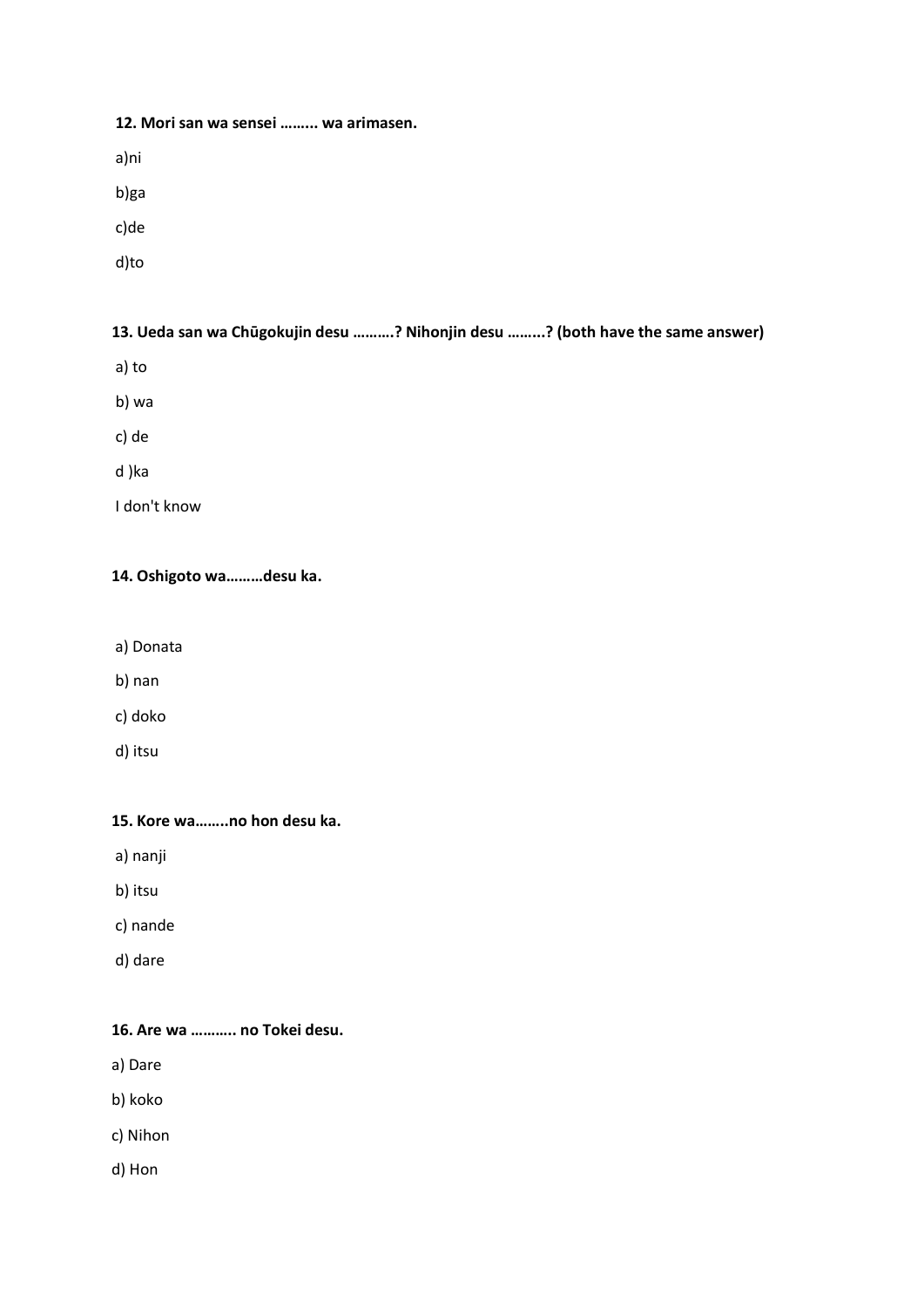**Check the numeral that matches the Japanese word.**

**17. kyū**  a) 9 b) 19 c) 29 **18. jū-yon**  a) 15 b) 14 c) 13 **19. Go** a) 5 b)4 c)7 **20. rokujū**  a) 16 b) 60 c) 80 **21. hyaku**  a) 0 b) 10 c)100

#### **22. Kino wa Ane no tanjyobi deshita.**

- a) It is a fine day today.
- b) Yesterday was my sister's birthday.
- c) Tomorrow is my day off.

#### **23. Sore wa ikura desuka?**

- a) How long will you be staying?
- b) How much is that ?
- c) When will you be arriving?

#### **24. Getsuyo bi wa yasumi desu.**

- a) Monday is a holiday.
- b) The shop is off today.
- c) Next week is my holiday.

### **25. Are o misete kudasai.**

- a) Can I buy this please.
- b) Can I have a look at that please.
- c) Can I have the receipt please.